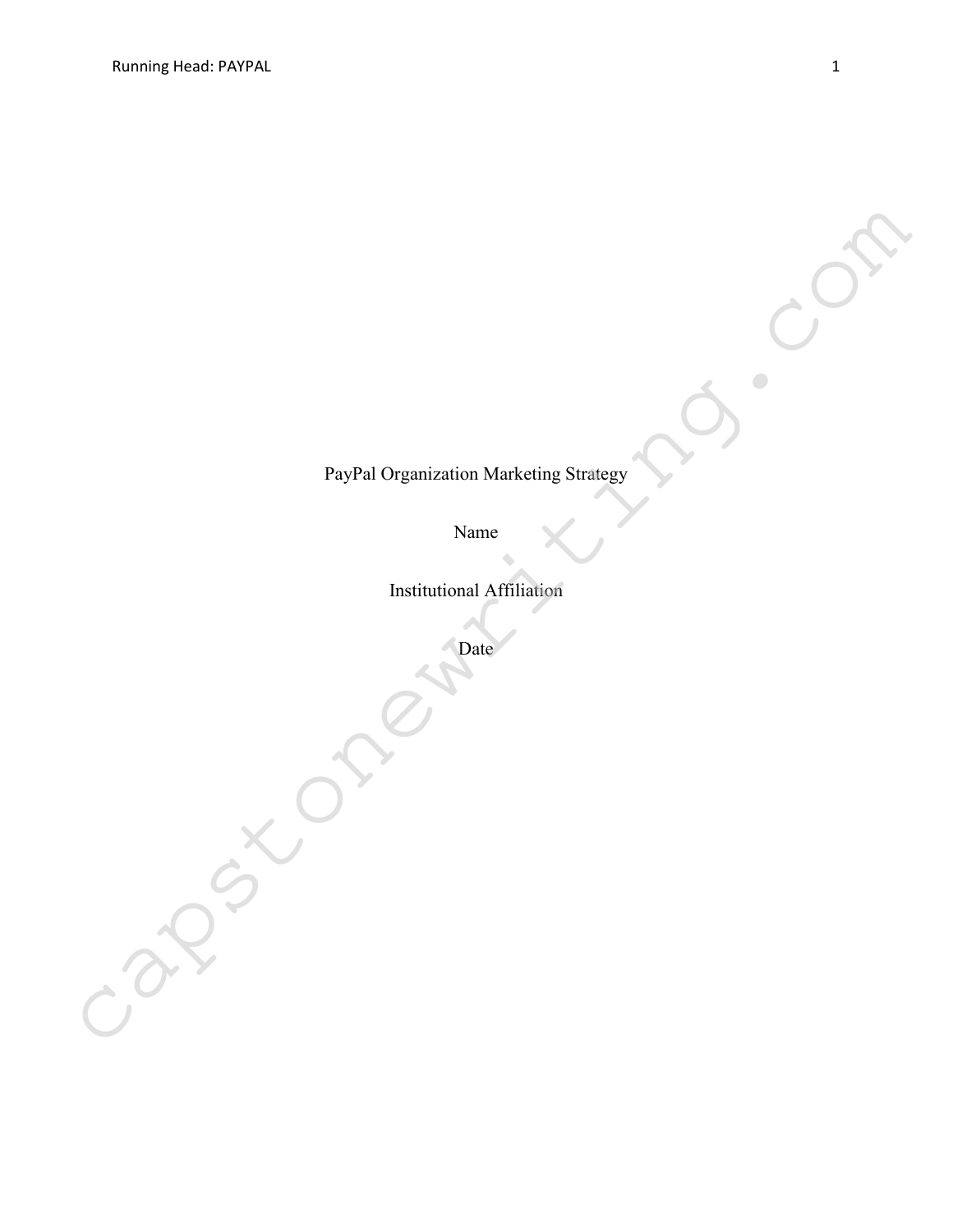# Abstract

PayPal has rapidly become the focal time for across border commerce. The main threat to digital money transfer is fraud. Consumers of digital payment platforms have to navigate constant threats of a security breach. PayPal positioned itself appropriately to solve this need. The demand for online shopping has increased many folds motivated by various factors. PayPal, therefore, markets itself as a solution to an urgent market need. It promises efficiency, security, and costeffectiveness. All these services involve the movement of money between various people. The product mix is therefore meant to attract various groups of people about the services they Generally require, PayPal charges between 1.9-2.2% of the amount being transacted for every transaction. So far, the organization is inalienable to businesses. It, therefore, does not have to advertise itself to businesses. However, to remain relevant, the company needs to continue remaining relevant to the people. PayPal is quite visible in its social media accounts interactions with consumers. These interactions are usually targeted at increasing the user-friendliness of the platform to consumers. money transfer is fraud. Consumers of digital payment platforms have to navigate constant threats of a security breach. PayPal positioned itself appropriately to solve this need. The demand for online shopping has increase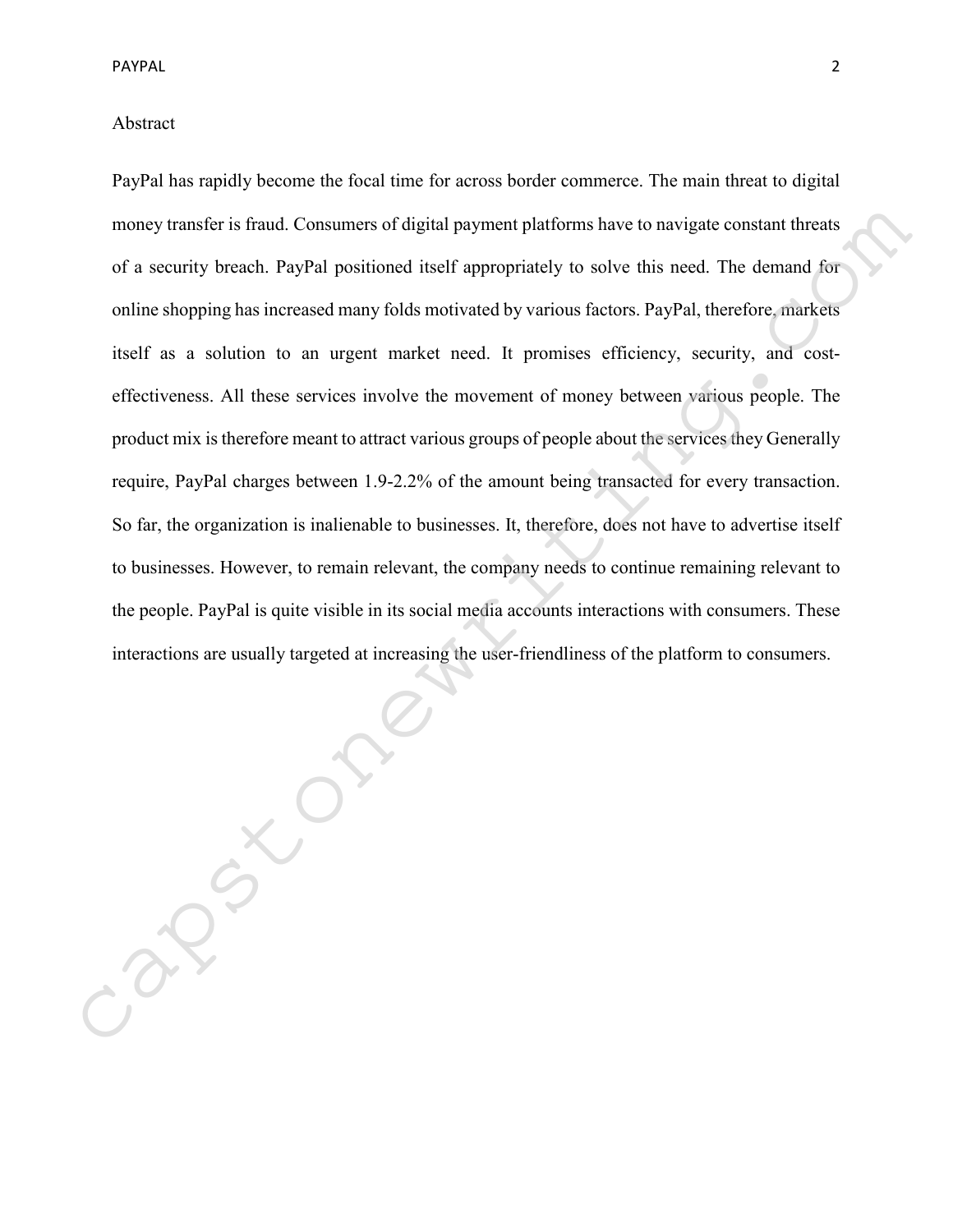# Main Products/Services

PayPal has rapidly become the focal time for across border commerce. The main threat to digital money transfer is fraud. Consumers of digital payment platforms have to navigate constant threats of a security breach. For this reason, many people are hesitant to give out their bank details in online transactions as would be needed when dealing with visa card or MasterCard payments. This is juxtaposed with a rising need for digital monetary transactions. Social media has caused a rise in across border exchange of goods. Through platforms such as Facebook, people can advertise products to a global audience with minimal expenditure. PayPal positioned itself appropriately to solve this need. Since it is possible to make payments using a PayPal account and without engaging one's bank details directly, it has become a preferred service for many. money transfer is fraud. Consumers of digital payment platforms have to navigate constant<br>threats of a security breach. For this reason, many people are hesitant to give out their bank<br>details in online transactions as wou

PayPal is a business in the service provision arena. There are four main services that are provided by PayPal. These include:

a) The processing of payment for Online Vendors

These are payment relationship between the consumer of a product and a business commonly referred to as C2B relationships. There are the majority if transitions that are carried out through the PayPal platform. Customers prefer PayPal over other payment methods because of lesser transaction costs and greater privacy. The forms of transactions grew especially rapidly when eBay took over the possession of PayPal. The consumers of eBay products increasingly chose the platform as the method of paying the sellers. Since the online payment is global, it allows easier transfer of funds. The use of a common denomination for the transactions also allows consumers to price their products appropriately. There have been past concerns about fraud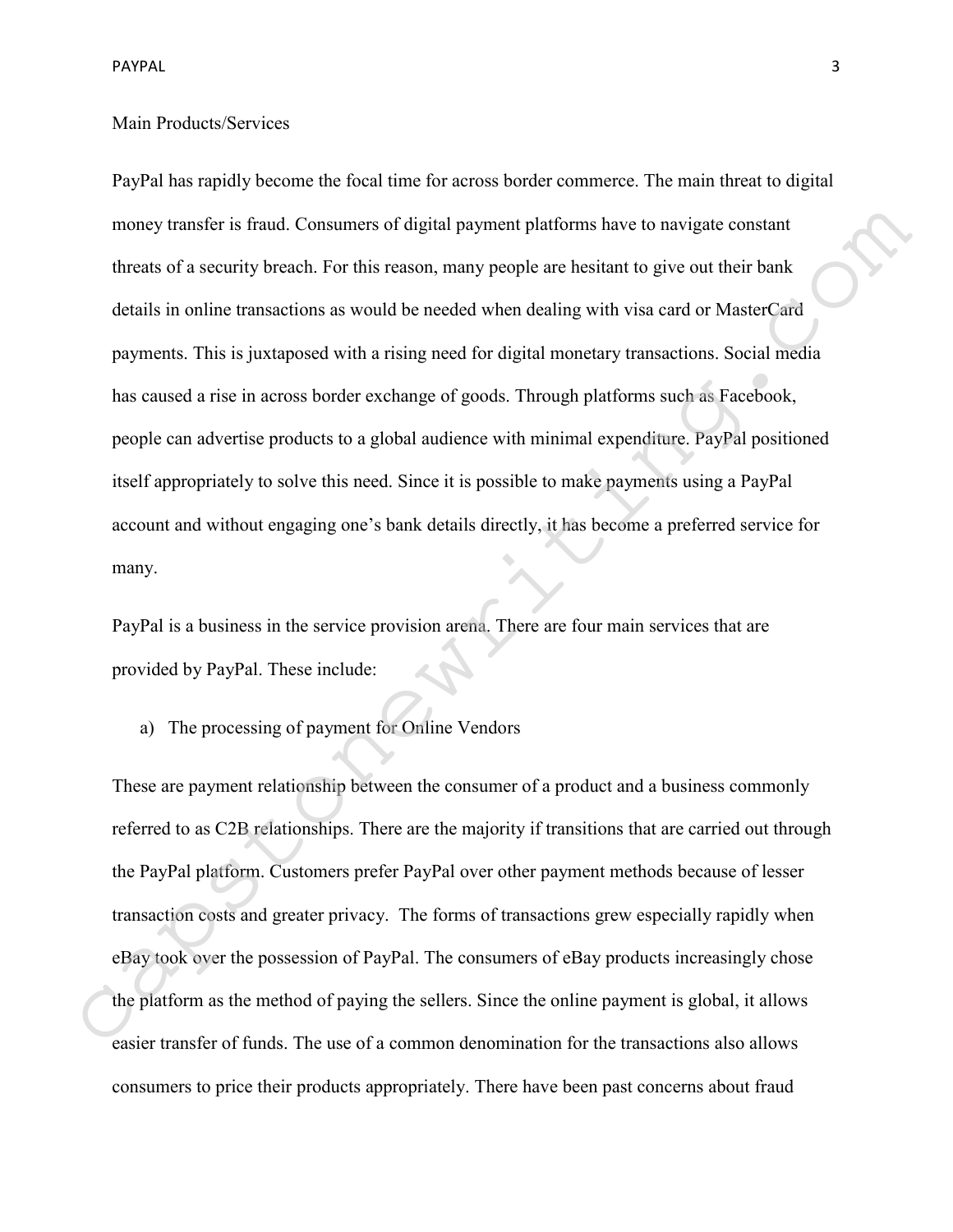involving clients who request refund claiming the product was not as advertised. There is a need for the organizations to address these concerns.

b) Auctioneers and Commercial Enterprises Payment Gateway

There are sites where organizations can auction their products and payers can place their bids through PayPal. This is also a form of C2B payments as those who are purchasing the products will use PayPal to pay for the goods.

c) Payment Bank for Individual users

This is especially popular for individuals who may be working for across border employers. It is easier for these companies to dispatch large sums of money through PayPal. This avoids the complexity of dealing with multiple regulatory policy frameworks in international money movement. Unlike other payment platforms, there it is possible to move little amounts of money as well as large sums. For this reason, people who are moving irregular amounts of money may refer a method that does not have restrictions on upper and lower amount settings. Also, various banks can link client's PayPal accounts to their bank accounts. This allows easy use of money via local banks after it is played by international organizations. b) Auctioneers and Commercial Enterprises Payment Gateway<br>
There are sites where organizations can auction their products and payers can place their bids<br>
Utrough PayPal to pay for the goods.<br>
c) Payment Bank for Individua

d) Easier money transfers facility cross-border

The global nature of the company also makes it easy for it to be used by individual transferring finances across borders. An example of this is individuals living abroad and who wish to send cash gifts to their relatives. It is easier to send the money to the individuals through their PayPal without navigating the complexity of currency exchange.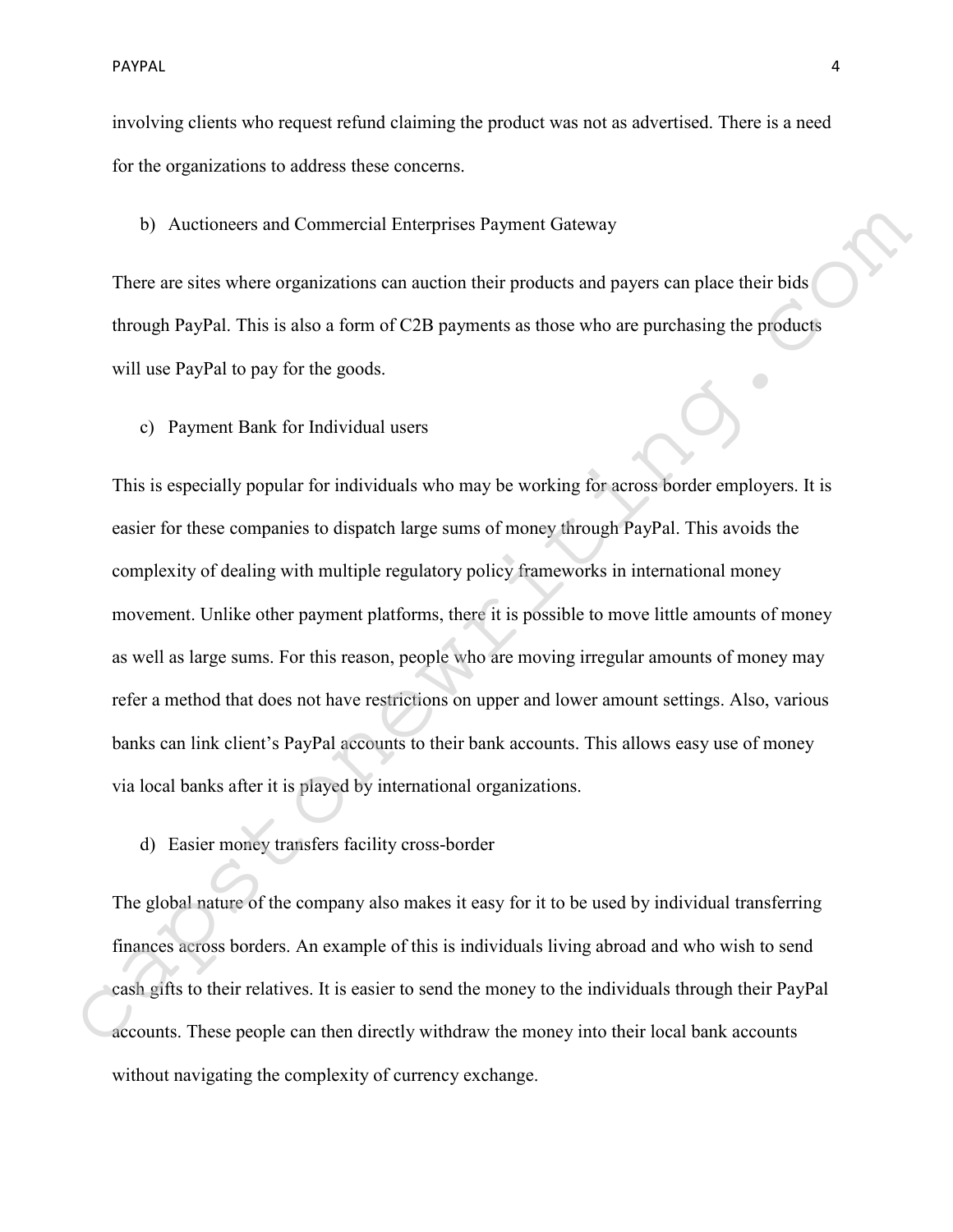# Marketing Strategy

The marketing process of PayPal has evolved through a psychographic trend. Psychographic trends target the thinking of people (Bhasin, 2017). This, in turn, will determine their lifestyle trends. For this reason, PayPal has been perfectly positioned for current market trends. There is an increasing demand for online shopping that is motivated by various factors. First of all, there is increased visibility of products to global markets and therefore a wider demand for them. It is easier to compare prices and therefore consumers no longer have to withstand exorbitant costs changed by importers while they can purchase the products directly. International celebrities also affect the decision making of wider segments of people leading to harmonization of tastes. This means that there are more people attempting to purchase things from a similar supplier. Additionally, many young professionals have tighter schedules to cover the inflating cost of living. They, therefore, do not have time to physically go shopping. Online shopping provides an opportunity to get the required products while performing other activities. There is also the need for privacy and the desire to cut the cost of moving around to do physical shopping. trends turget the thinking of people (Bhusin, 2017). This, in turn, will determine their lifestyle<br>trends. For this reason, PayPal has been perfectly positioned for current market trends. There is<br>an increasing demand for

Considering the above factors, PayPal markets itself as a solution to an urgent market need. It promises efficiency, security, and cost-effectiveness (Hinterhuber, 2008). Efficiency means that it is possible to make a papal account with a few clicks. It is also possible to link a PayPal account to a particular service providers account so that payments can be done at regular intervals without consequent authorizations. Security means that the user is less likely to be a victim of privacy breach and theft. PayPal has risen to a position of trust in amongst its uses.

Products, Product Mix, and Product Strategies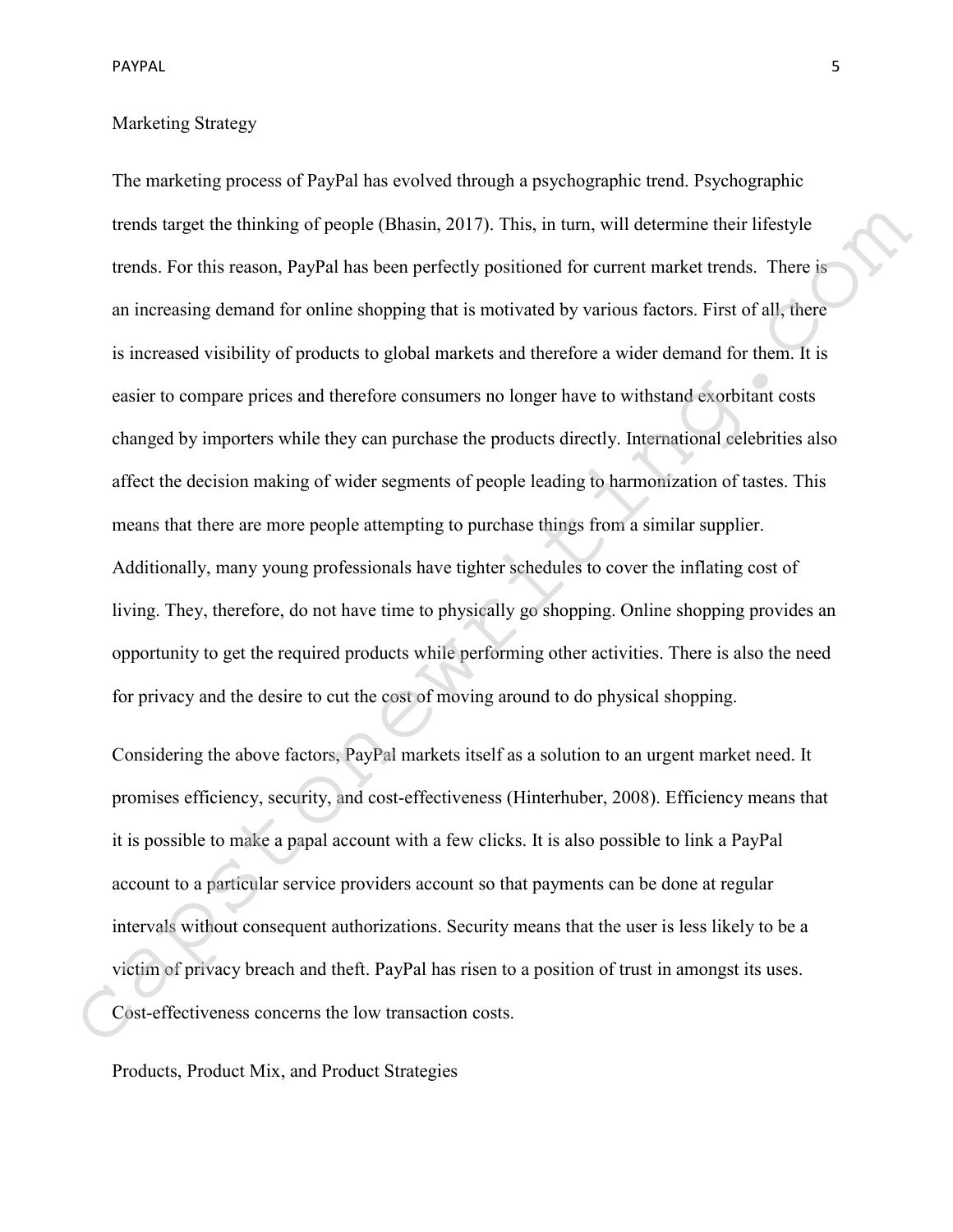PAYPAL 6

As mentioned earlier, there are four main services. All these services involve the movement of money between various people. The product mix is therefore meant to attract various groups of people about the services they require (Grewal, Roggeveen, Compeau & Levy, 2012). There are various types of accounts that one can open on PayPal. An example of this includes busies accounts and individual accounts. These accounts will have different transaction thresholds, difference withdrawal frequencies, and different verification processes. Allowing for this enables individual to open the accounts that will be friendlier to their operations.

Even within similar accounts, there are different accounts depending on the on the transaction ties. For example, after a particular level of movement of funds, a user has to verify the legitimacy of the account. These processes increase the validity of the platform by preventing illegal transfer of accounts such as money laundering.

PayPal charges between 1.9-2.2% of the amount being transacted for every transaction (Bhasin, 2018). This fee is changed to the individual making the transactions. To entice businesses, the company reduces costs for accounts that are making more transactions. The more transactions that an account makes, the less the amount it will pay for every transaction (Bhasin, 2018). This encourages enterprises to use the platform alone so that the cumulative benefits can be more. In essence, PayPal does not need to do an extensive marketing campaign. This is because businesses need the platform and therefore they are going to advertise it on their behalf. It is more common to see an enterprise advertising that it allows PayPal payments that to see PayPal advertising itself. PayPal marketing strategy has therefore been the effort to ensure it remains people anont the services they require ((rexwal, Roggeveen, Competa *R* Levy, 2012). There are<br>various types of accounts that one can open on PayPal. An example of this includes husies<br>accounts and individual accounts. Th

Sales Methods Employed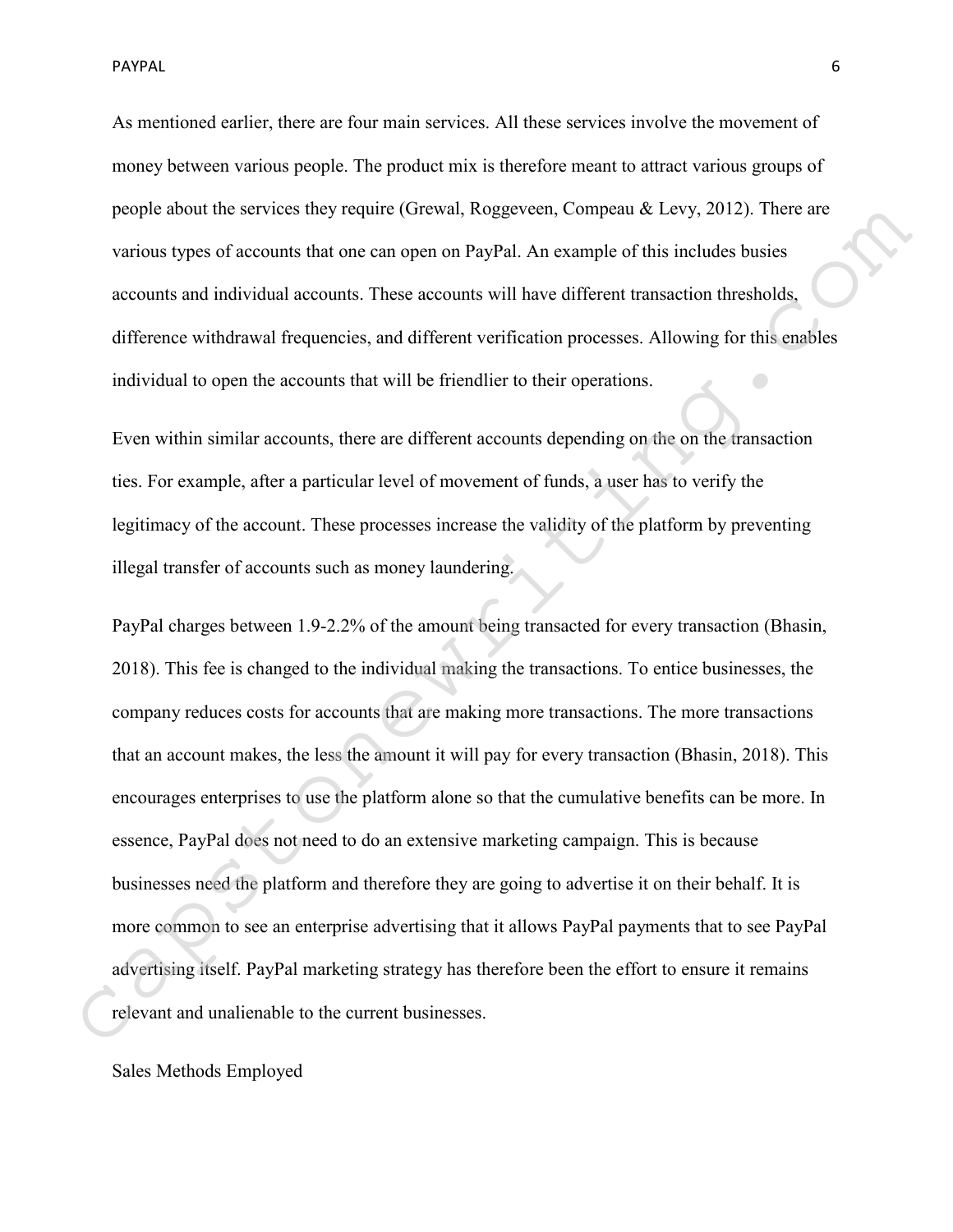So far, the organization is inalienable to businesses. It, therefore, does not have to advertise itself to businesses. However, to remain relevant, the company needs to continue remaining relevant to the people (Verhoef & Leeflang, 2010). PayPal is quite visible in its social media accounts interactions with consumers. These interactions are usually targeted at increasing the userfriendliness of the platform to consumers ("PayPal Product Offerings and Services - PayPal," 2018). It is not challenging to convince people about the necessity of having a PayPal account. Currently, PayPal is active in 200 countries with active accounts exceeding 179 million. This is why businesses need the platform to entice the holders of these accounts to shop with them.

While ensuring that people continue to open accounts, PayPal selling point to businesses focuses on demonstrating to them how they can grow through PayPal ("PayPal Product Offerings and Services - PayPal," 2018). It, therefore, demonstrates its features such as enhanced security features and cost-effectiveness. These selling activities are mostly done through digital platforms. There is pop up advertisements on web pages related to online money transfer. The aim of these is to bring the effectiveness of PayPal to the consumers and businesses attention rather than explain the relevance. PayPal has come into existence at an appropriate time when the need for the service is arising. It is therefore not difficult to conduct its marketing activities as the consumers are ready to consume the product. The organization is therefore expected to grow without problems shortly. the people (Verhoct R Lectiang, 2010). PayPal is quite visible in its social media accounts<br>interactions with consumers. These interactions are usually trageted at increasing the user-<br>friendliness of the platform to consu